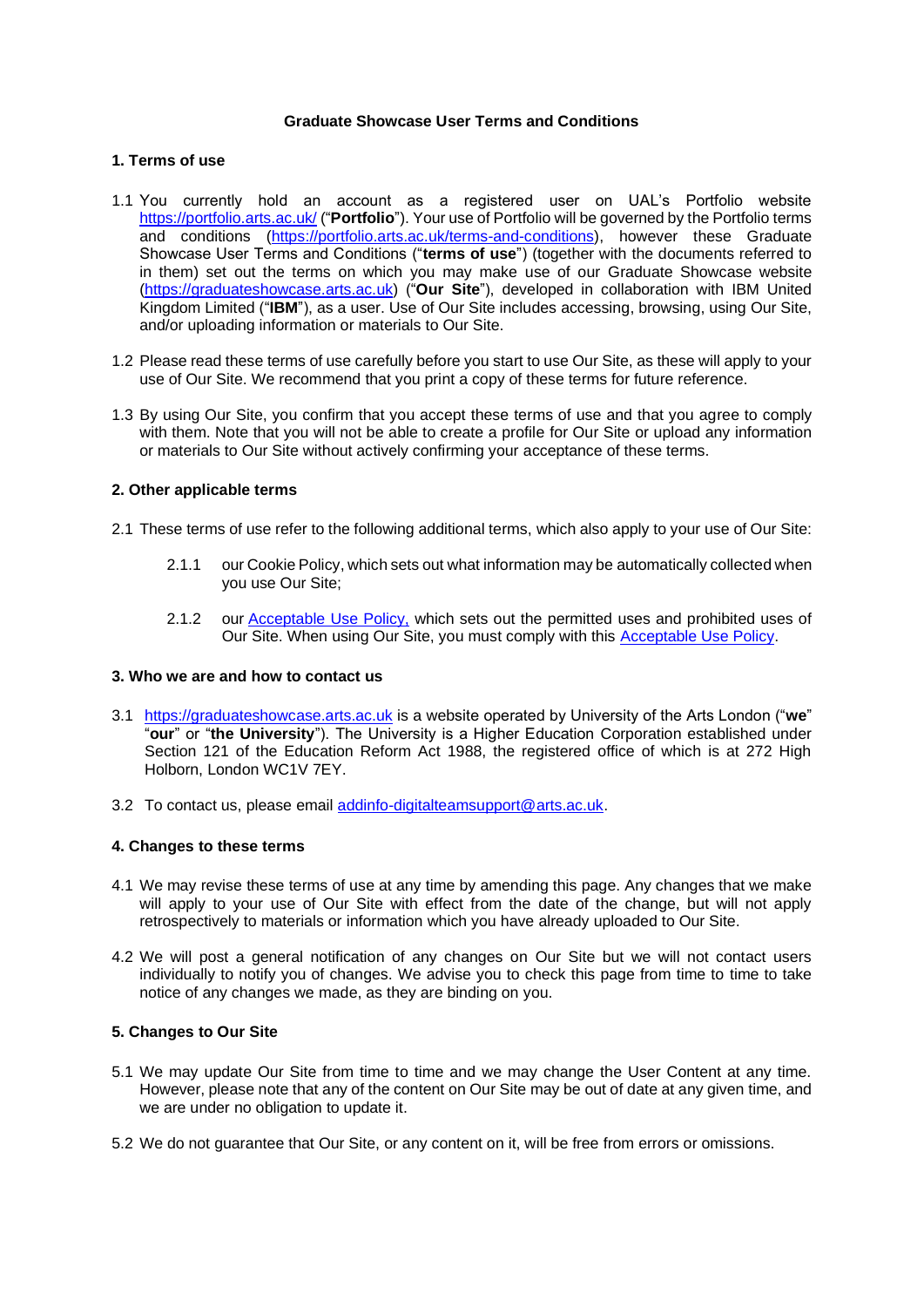## **6. Accessing Our Site**

- 6.1 Our Site is made available free of charge.
- 6.2 We do not guarantee that Our Site, or any content on it, will always be available or be uninterrupted. Access to Our Site is permitted on a temporary basis. We may suspend, withdraw, discontinue or change all or any part of Our Site without notice. We will not be liable to you if for any reason Our Site is unavailable at any time or for any period.
- 6.3 You are responsible for making all arrangements necessary for you to have access to Our Site.
- 6.4 You agree not to use Our Site for any commercial or business purposes however you are entitled to upload your biography to Our Site which may contain links to your eCommerce site(s).
- 6.5 Nothing in these terms of use grants you any legal rights in Our Site other than as necessary to enable you to access Our Site. You agree not to adjust to try to circumvent or delete any notices contained on Our Site (including any intellectual property notices) and in particular in any digital rights or other security technology embedded or contained within Our Site.

#### **7. Uploading Content to Our Site**

- 7.1 Our Site allows you to upload content as it is intended that Our Site is to be used as a showcase to celebrate your work digitally as a graduating student. Anything that you post, upload or otherwise make available on Our Site is referred to as "**User Content**". User Content will be considered nonconfidential. You retain all rights in, and are solely responsible for, the User Content you upload on Our Site.
- 7.2 Whenever you make use of the feature that allows you to upload User Content to Our Site, you must comply with the content standards set out in these terms of use and our [Acceptable Use](#page-5-0)  [Policy.](#page-5-0)
- 7.3 You warrant (i.e. promise) that any such User Content does comply with the content standards referred to in clause 7.2, and you will be liable to us and indemnify us for any breach of that warranty. This means you will be responsible for any loss or damage we suffer as a result of your breach of warranty.
- 7.4 We have the right to disclose your identity to any third party who is claiming that any User Content posted or uploaded by you to Our Site constitutes a violation of their intellectual property rights, or of their right to privacy.
- 7.5 We allow you and other users to upload User Content but we do not endorse the User Content in any way. The views expressed by other users on Our Site do not represent our views or values.
- 7.6 We have the right to remove any User Content you upload to Our Site if, in our opinion, your User Content does not comply with the content standards referred to in clause 7.2.
- 7.7 We respect the intellectual property rights of others and expect our users to do the same.
- 7.8 In respect of each item of User Content that you upload onto Our Site, you warrant that either:
	- (a) you are the owner of all intellectual property rights in the User Content; or
	- (b) you are licensed by the owner of the intellectual property rights to upload the User Content to Our Site. You will be responsible for crediting the owner of the intellectual property rights as/if required.
- 7.9 We may at our sole discretion, disable and/or remove your User Content if you infringe or are found to be infringing the copyrights or other intellectual property rights of others.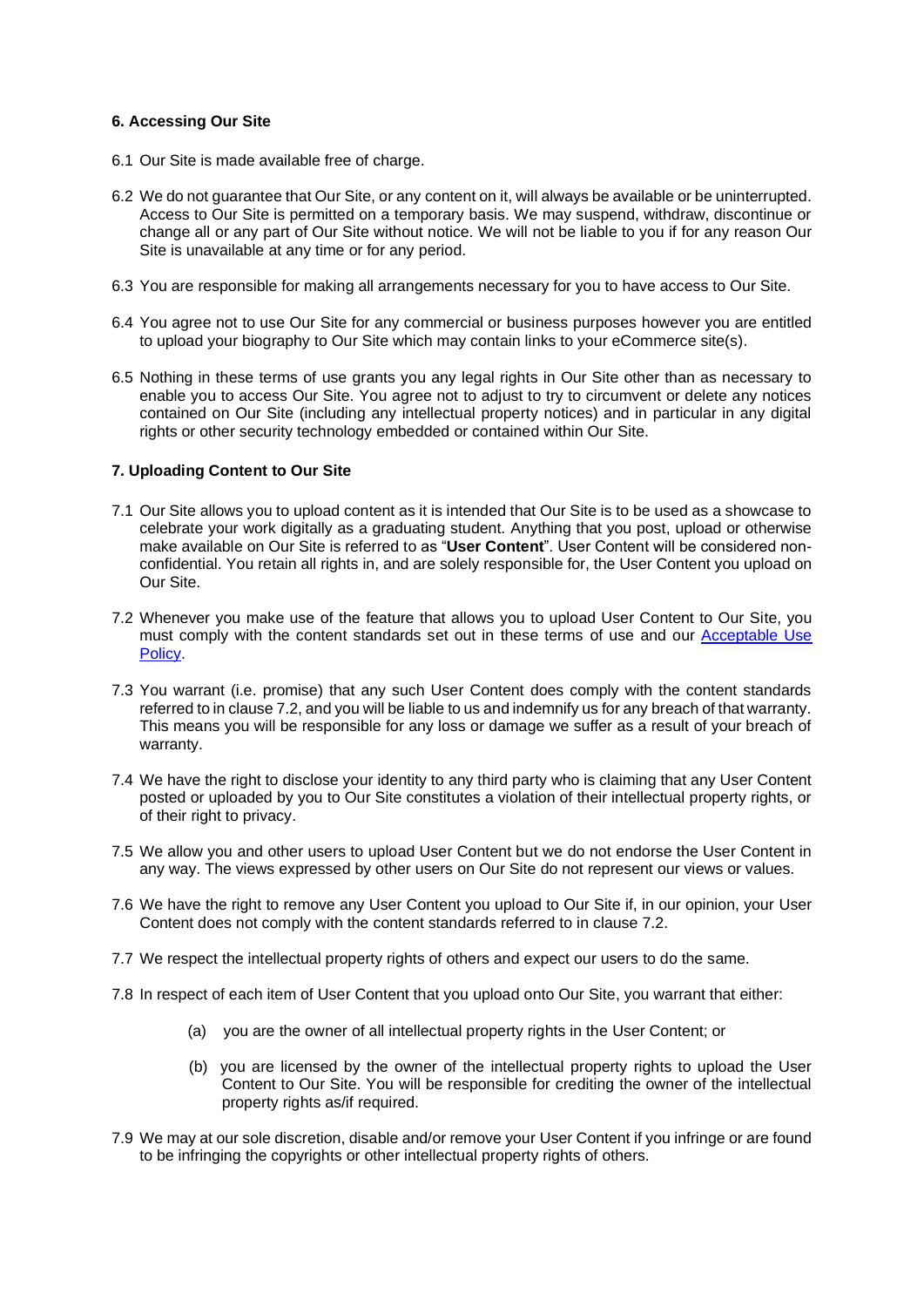#### **8. How we and other users can use your User Content**

- 8.1 Your User Content will be uploaded to Our Site via Portfolio and will be transferred by UAL to Our Site.
- 8.2 You acknowledge and agree that Our Site will be made available to the general public to view Our Site and the User Content.
- 8.3 You grant us, IBM and other users of Our Site a non-exclusive, royalty-free, transferable, sublicensable, worldwide licence to use, store, display, reproduce, copy, modify, create derivative works, perform and distribute your User Content on Our Site. You also grant us a licence on the same basis to use, store, display, reproduce, copy, modify, create derivative works, perform and distribute your User Content on our other University websites and social media platforms and websites and social media platforms of our media partners, as selected at our sole discretion. If you do not consent to this use of your User Content you should not upload it.
- 8.4 Nothing in these terms of use shall restrict other legal rights which we may have to User Content, for example under other licences set out in the University's IP Policy (Canvas link to UAL Intellectual [Property Policy\)](https://artslondon.sharepoint.com/sites/CanvasContent/Documents/UAL%20IP%20POLICY%20(PDF%20646KB).pdf). We reserve the right to remove or modify User Content for any reason, including if we believe that it violates our policies, including but not restricted to our [Acceptable Use Policy.](#page-5-0)

## **9. How long we keep your User Content**

- 9.1 You may request removal of your User Content at any time by sending an email to [addinfo](mailto:addinfo-digitalteamsupport@arts.ac.uk)[digitalteamsupport@arts.ac.uk.](mailto:addinfo-digitalteamsupport@arts.ac.uk)
- 9.2 If you request the removal of any of your User Content from Our Site, we may retain your User Content for a period of up to 5 years for backup, archival, or audit purposes. Following the expiry of that period we will delete your User Content.
- 9.3 It is your responsibility to ensure that you download or backup to your own device your User Content before we destroy it as we will not give you any further notification of its impending deletion.
- 9.4 Note also that we and our users may retain and continue to use, store, display, reproduce, modify, create derivative works, perform, and distribute any of your User Content that other users have stored or shared through Our Site before its removal or deletion without limitation in time.

#### **10. Your account and password**

- 10.1 If you choose, or you are provided with, a user identification code, password or any other piece of information as part of our security procedures, you must treat such information as confidential. You must not disclose it to any third party.
- 10.2 We have the right to disable any user identification code or password, whether chosen by you or allocated by us, at any time, if in our reasonable opinion you have failed to comply with any of the provisions of these terms of use.
- 10.3 If you know or suspect that anyone other than you knows your user identification code or password, you must promptly notify us at [addinfo-digitalteamsupport@arts.ac.uk.](mailto:addinfo-digitalteamsupport@arts.ac.uk)

#### **11. Intellectual property rights**

- 11.1 We are the owner or the licensee of all intellectual property rights in Our Site, and in the material published on it (other than User Content). Those works are protected by copyright laws and treaties around the world. All such rights are reserved.
- 11.2 You may print off one copy, and may download extracts, of any page(s) from Our Site for your personal use and you may draw the attention of others to your User Content on Our Site.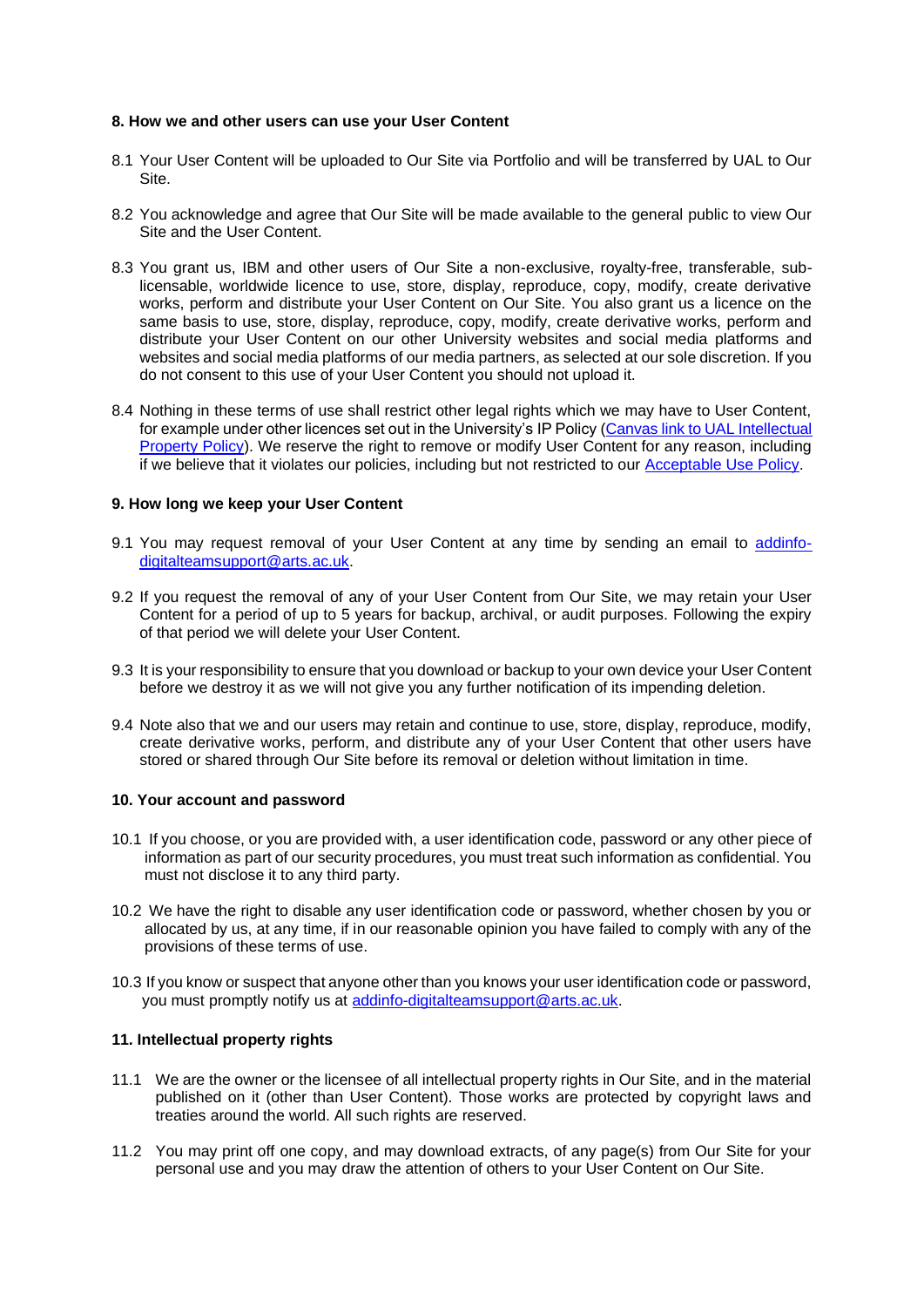- 11.3 You must not modify the paper or digital copies of any materials you have printed off or downloaded in any way, and you must not use any illustrations, photographs, video or audio sequences or any graphics separately from any accompanying text.
- 11.4 Our status (and that of any identified contributors) as the authors of content on Our Site must always be acknowledged.
- 11.5 You must not use any part of the content on Our Site for commercial purposes without obtaining a licence to do so from us or our licensors.
- 11.6 If you print off, copy or download any part of Our Site in breach of these terms of use, your right to upload content to Our Site will cease immediately and you must, at our option, return or destroy any copies of the materials you have made.
- 11.7 The use of any party's trade marks on Our Site by you is strictly prohibited unless you have our prior written permission.

#### **12. No reliance on information**

- 12.1 The content on Our Site is provided for general information only. It is not intended to amount to advice on which you should rely. You should obtain professional or specialist advice before taking, or refraining from, any action on the basis of the content on Our Site.
- 12.2 Although we make reasonable efforts to update the information on Our Site, we make no representations, warranties or guarantees, whether express or implied, that the content on Our Site is accurate, complete or up-to-date.

#### **13. Limitation of our liability**

- 13.1 Except for any legal responsibility that we cannot exclude in law (such as for death or personal injury) or arising under applicable laws relating to the protection of your personal information, we are not legally responsible for any:
	- 13.1.1 losses that:
		- (a) were not foreseeable to you and us when these terms were formed; or
		- (b) that were not caused by any breach on our part;
	- 13.1.2 business losses; and
	- 13.1.3 losses to non-consumers.
	- 13.2 If defective digital content that we have supplied damages a device or digital content belonging to you and this is caused by our failure to use reasonable care and skill, we will either repair the damage or pay you compensation. However, we will not be liable for damage that you could have avoided by following our advice to apply an update offered to you free of charge or for damage that was caused by you failing to correctly follow installation instructions or to have in place the minimum system requirements advised by us.
	- 13.3 We shall have no liability to you for any breach of these terms caused by any event or circumstance beyond our reasonable control including, but not limited to, strikes, lock-outs or other industrial disputes; breakdown of systems or network access; or flood, fire, explosion or accident.
	- 13.4 To the extent permitted by law, we exclude all conditions, warranties, representations or other terms which may apply to Our Site or any content on it, whether express or implied.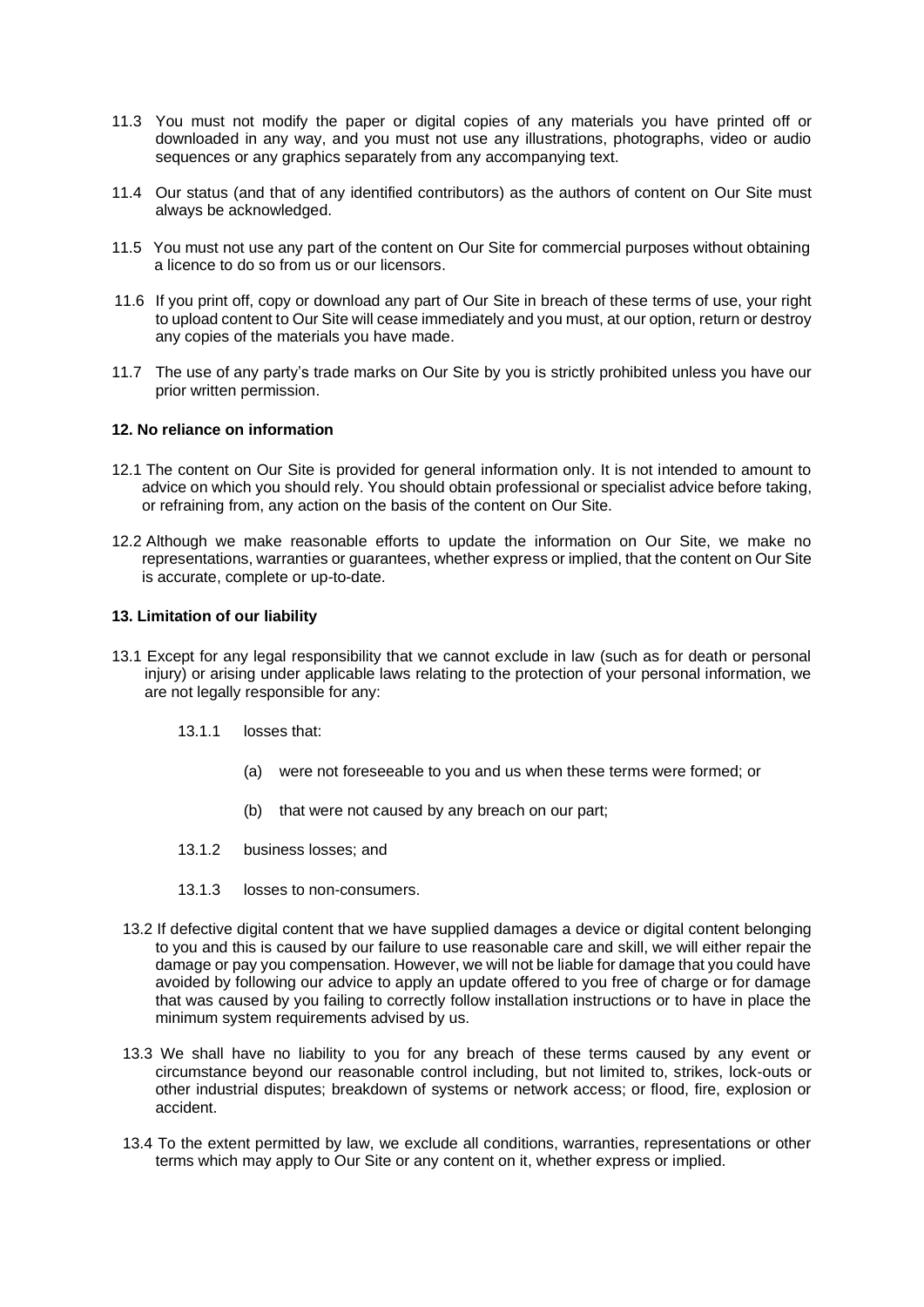13.5 We will not be responsible or liable to you or to any third party for the content or accuracy of any User Content uploaded by you to Our Site.

## **14. Viruses**

- 14.1 We do not guarantee that Our Site will be secure or free from bugs or viruses.
- 14.2 You are responsible for configuring your information technology, computer programmes and platform in order to access Our Site. You should use your own virus protection software.
- 14.3 You must not misuse Our Site by knowingly introducing viruses, trojans, worms, logic bombs or other material which is malicious or technologically harmful. You must not attempt to gain unauthorised access to Our Site, the server on which Our Site is stored or any server, computer or database connected to Our Site. You must not attack Our Site via a denial-of-service attack or a distributed denial-of service attack. By breaching this provision, you would commit a criminal offence under the Computer Misuse Act 1990. We will report any such breach to the relevant law enforcement authorities and we will co-operate with those authorities by disclosing your identity to them. In the event of such a breach, your right to use Our Site will cease immediately.

#### **15. Linking to Our Site**

- 15.1 You may link to Our Site, provided you do so in a way that is fair and legal and does not damage our reputation or take advantage of it.
- 15.2 You must not establish a link in such a way as to suggest any form of association, approval or endorsement on our part where none exists.
- 15.3 You must not establish a link to Our Site in any website that is not owned by you.
- 15.4 We reserve the right to withdraw linking permission without notice.
- 15.5 The website in which you are linking must comply in all respects with the content standards set out in these terms of use and our [Acceptable Use Policy.](#page-5-0)
- 15.6 If you wish to make any use of content on Our Site other than that set out above, please contact [addinfo-digitalteamsupport@arts.ac.uk.](mailto:addinfo-digitalteamsupport@arts.ac.uk)

#### **16. Third party links and resources in Our Site**

- 16.1 Where Our Site contains links to other sites and resources provided by third parties, these links are provided for your information only.
- 16.2 Any such links should not be interpreted as approved or endorsed by us. We have no control over the content of those sites or resources.

#### **17. Applicable law**

17.1 Please note that these terms of use, their subject matter and their formation, are governed by English law. You and we both agree that the courts of England and Wales will have non-exclusive jurisdiction. However, if you are a resident of Northern Ireland you may also bring proceedings in Northern Ireland, and if you are resident of Scotland, you may also bring proceedings in Scotland.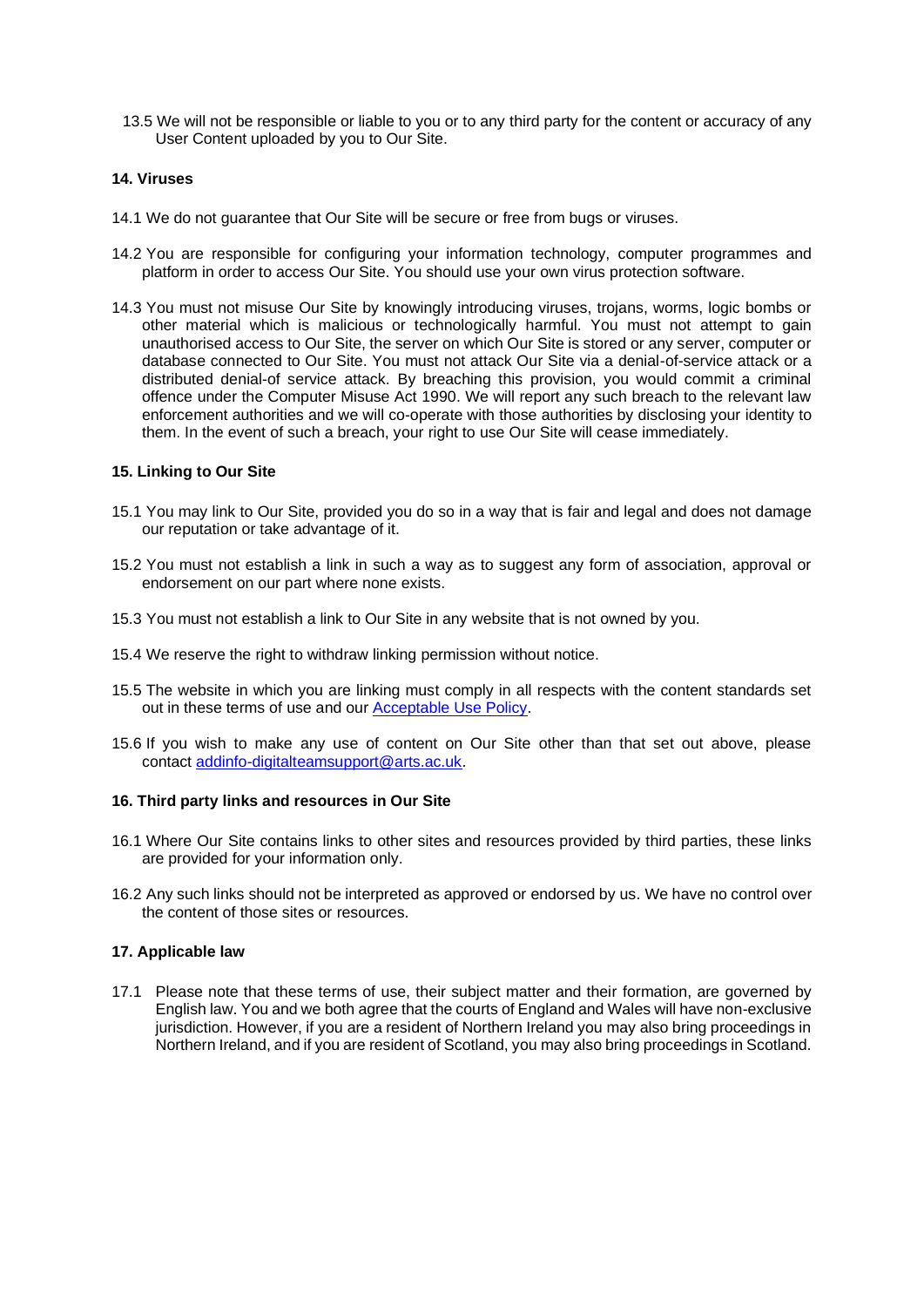# **Acceptable Use Policy**

<span id="page-5-0"></span>This policy forms part of our Graduate Showcase User Terms and Conditions and applies in addition to them.

## **1. Lawful and prohibited uses**

1.1 You may use Our Site only for lawful purposes. You may not use it:

(a) in any way that breaches any applicable local, national or international law or regulation;

(b) in any way that is unlawful or fraudulent, or has any unlawful or fraudulent purpose or effect;

(c) for the purpose of harming or encouraging others to harm minors in any way;

(d) to send, knowingly receive, upload, download, use or re-use any material which does not comply with our content standards set out in clause 2 below:

(e) to transmit, or procure the sending of, any unsolicited or unauthorised advertising or promotional material or any other form of similar solicitation (spam); or

(f) to knowingly transmit any data, send or upload any material that contains viruses, trojans, worms, time-bombs, keystroke loggers, spyware, adware or any other harmful programs or similar computer code designed to adversely affect the operation of any computer software or hardware.

1.2 You also agree not to interfere with, damage or disrupt:

- (a) any part of Our Site;
- (b) any equipment or network on which Our Site is stored;
- (c) any software used in the provision of Our Site; or

(d) any equipment or network or software owned or used by any third party.

# 2. **Content standards**

2.1 These content standards apply to User Content which you upload to Our Site, and to any interactive services associated with it.

- 2.2 User Content must:
- (a) be accurate (where they state facts);
- (b) comply with applicable law in the UK and in any country from which it is uploaded.
- 2.3 User Content must not:
- (a) contain any material which is defamatory of any person;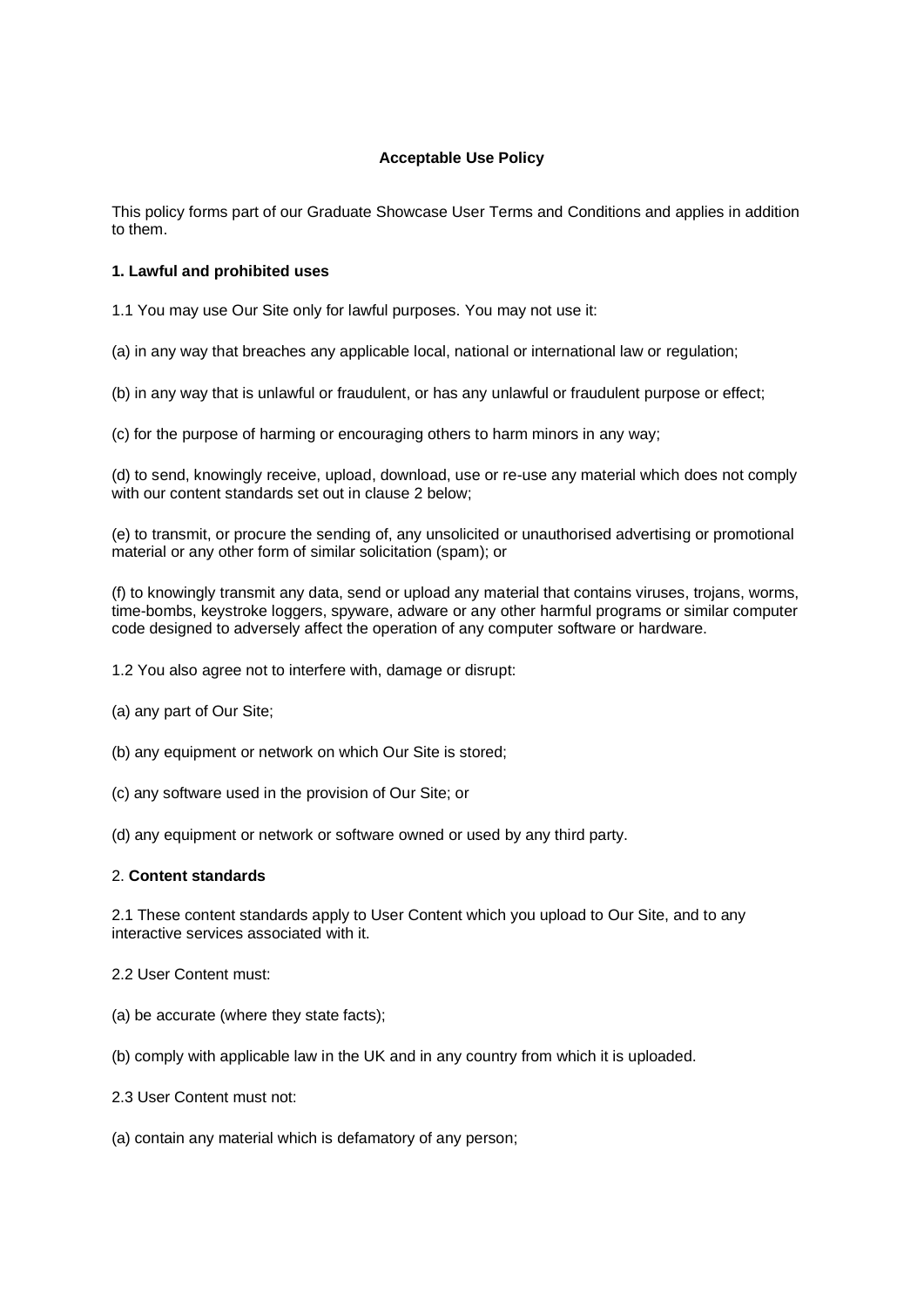(b) be threatening, bullying or abusive, invasive of another's privacy or be likely to cause annoyance, embarrassment, alarm, inconvenience or needless anxiety;

(c) contain any material which is obscene, offensive, hateful or inflammatory;

(d) promote sexual services, sexually explicit material or violence, or present minors in a sexual way;

(e) promote self-harm, eating disorders or hard drug abuse;

(f) include or promote hate speech or crime;

(g) be gratuitously violent or gory;

(h) contain any personal information belonging to or relating to any other person or request personal information from a minor;

(i) promote discrimination based on race, sex, religion, nationality, disability, sexual orientation or age;

(j) infringe any copyright, database right or trade mark;

(k) be likely to deceive any person;

(l) be made in breach of any legal duty owed to a third party, such as a contractual duty or a duty of confidence;

- (m) promote or encourage any illegal activity;
- (n) be used to misrepresent your identity;

(o) give the impression that they emanate from us or any other third party, if untrue;

(p) promote or assist any unlawful act such as (by way of example only) copyright infringement or computer misuse.

2.4 Opinions stated in any User Content must be genuinely held.

#### 3. **Breach of this policy**

3.1 We will determine, in our discretion, whether there has been a breach of this policy and may take such action as we deem appropriate.

3.2 Failure to comply with this policy may result in our taking all or any of the following actions without further notice:

(a) temporary or permanent withdrawal of access to Our Site;

(b) temporary or permanent removal of any User Content uploaded by you to Our Site;

(c) issue of a warning to you;

(d) commencement of legal proceedings against you, including for reimbursement of all losses we suffer as a result of your breach;